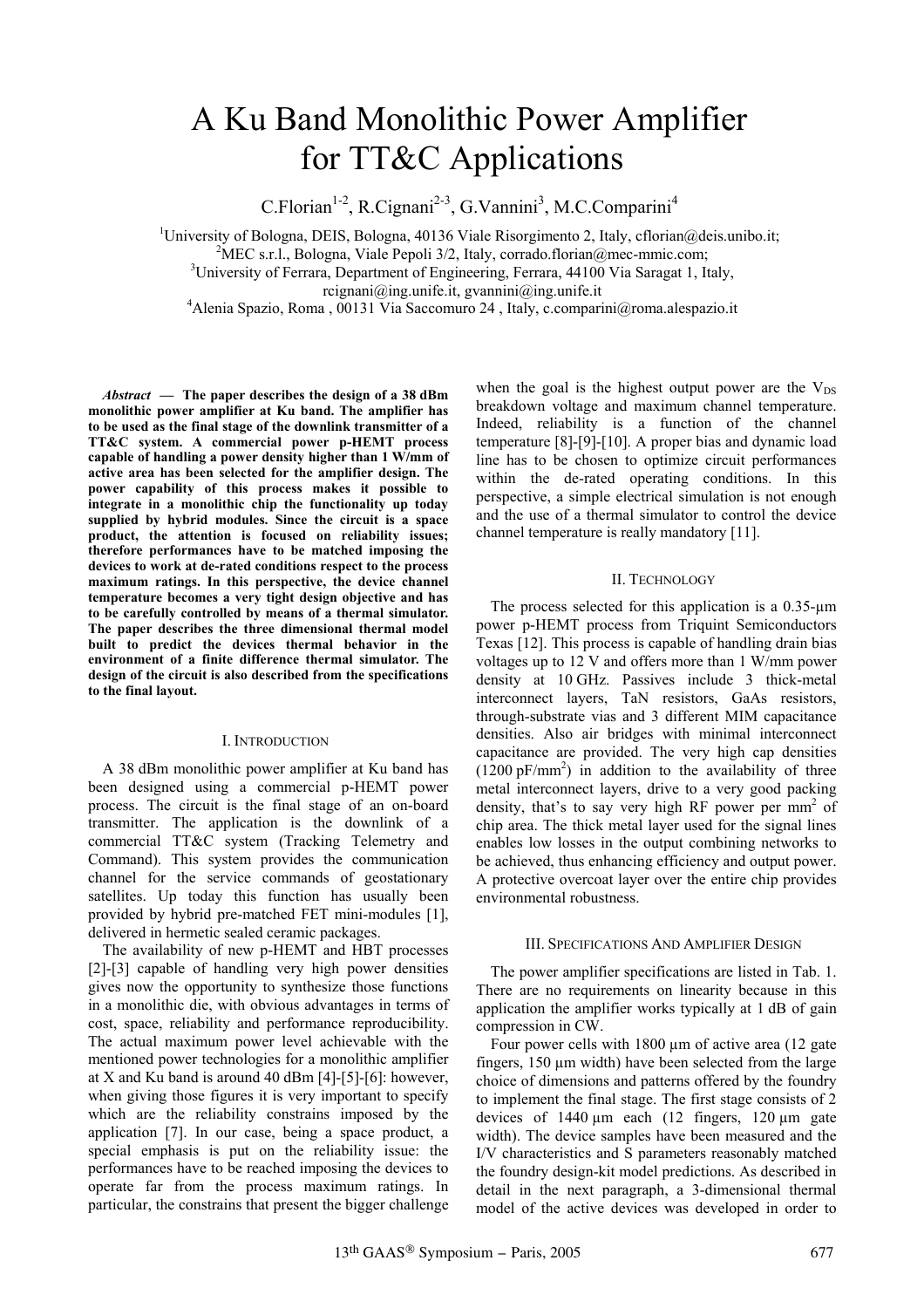| <b>Parameter</b>                              | <b>Design Objective</b> | Unit | <b>Notes</b>                      |
|-----------------------------------------------|-------------------------|------|-----------------------------------|
|                                               |                         |      |                                   |
| Operating frequency Band                      | $10.7 - 12.7$           | GHz  | full performances                 |
| Small Signal Gain (S21)                       | 15                      | dB   | min                               |
| Input matching (S11)                          | $< -15$                 | dB   |                                   |
| Output matching (S22)                         | $< -10$                 | dB   |                                   |
| RF output power                               | >38                     | dBm  | @ 2 dB compression point          |
| <b>Gain Flatness</b>                          | 0.5                     | dB   |                                   |
| Power Added Efficiency                        | >35                     | %    | @ 2 dB compression point          |
| <b>Maximum Junction Temperature</b>           | 120                     | °C   |                                   |
| Max Operative Temperature at chip<br>backside | 70                      | °C   | Self-heating effect is considered |

TABLE I POWER AMPLIFIER SPECIFICATIONS

simulate the operating channel temperature and select the right periphery and pattern to deliver the addressed power within the mentioned constraints.

Under small-signal conditions the gain of the first stage and the final one are 11.5 dB and 7.4 dB, respectively. The relative bandwidth of around 20% posed some challenges to fit the gain flatness specifications of 0.5 dB considering the little small-signal gain margin. Indeed, it has been necessary to introduce some lossy elements in the input and inter-stage networks to obtain a flat gain response across the bandwidth. For such a reason we have almost 2.4 dB losses in the interstage network. In the first stage a 3 dB resistor attenuator has been added in series with the input RF pad in order to improve the return loss value. This choice is useful also to guarantee the gain flatness requirement. In such a condition the desired small signal gain of 15 dB has not been achieved with a 2 stage topology. In fact, as depicted in Figure 1,  $S(2,1)$  is around 13dB. The output combining network introduces a 0.5 dB loss thanks to the thick process interconnect layer. In this way the efficiency was not affected too much.



Fig. 1. Small Signal performances.  $S(1,1)$  and  $S(2,2)$  are lower than 10dB over all the band while the gain flatness is better than 0.3 dB. The S(2,1) degradation (only 13 dB) derives from a trade-off between the gain flatness and  $S(1,1)$ requirements.

The combining/splitting networks are simple tree binary structures and provide also the required matching. The matching is obtained with a combination of distributed (the combiner microstrip lines) and lumped (lumped capacitors) elements. The collector bias networks are  $\lambda/4$  high impedance lines followed by

decoupling capacitors. The gates are biased with 1 kOhm GaAs resistors.

Each cell has been stabilized for potential lowfrequency instability with a lumped RC network in series with the gate [13]. The devices are unconditionally stable from 200 MHz upward.



Fig. 2. Final Layout of the High Power Amplifier. Dimensions: 4.2 mm X 2.5 mm

Under compressed operating conditions each power cell of the final stage delivers 32.7 dBm for a total output power of 38.2 dBm (in fact 0.5 dB are lost in the output combining network). The devices are biased in class AB and the final stage exhibits a PAE of 54%.

The bias point is  $V_{DS}=8V$  and  $I_{DS}=167mA$  (Idss/3) for the final stage devices and  $V_{DS}=8V$  and  $I_{DS}=133mA$  for the driver ones. The good efficiency, along with the AB-class bias point, are chosen also to maintain a low channel temperature and match the constrains of de-rated operating conditions. Indeed, the process offers the possibility to bias with 12 V drain voltage and obtain in this way up to 1.2 W/mm power density, while for this amplifier the power density of the final stage cells is about 0.89 W/mm. However, under these constrains, we where able to keep the channel temperature under 130°, a value that doesn't perfectly match the starting specifications, but that guarantees a MTTF considered satisfactory (foundry reliability data).

The final HPA layout is depicted in Figure 2. The chip dimensions are: 4.2 mm X 2.5 mm and so the final power packing density is  $0.62$  W/mm<sup>2</sup>.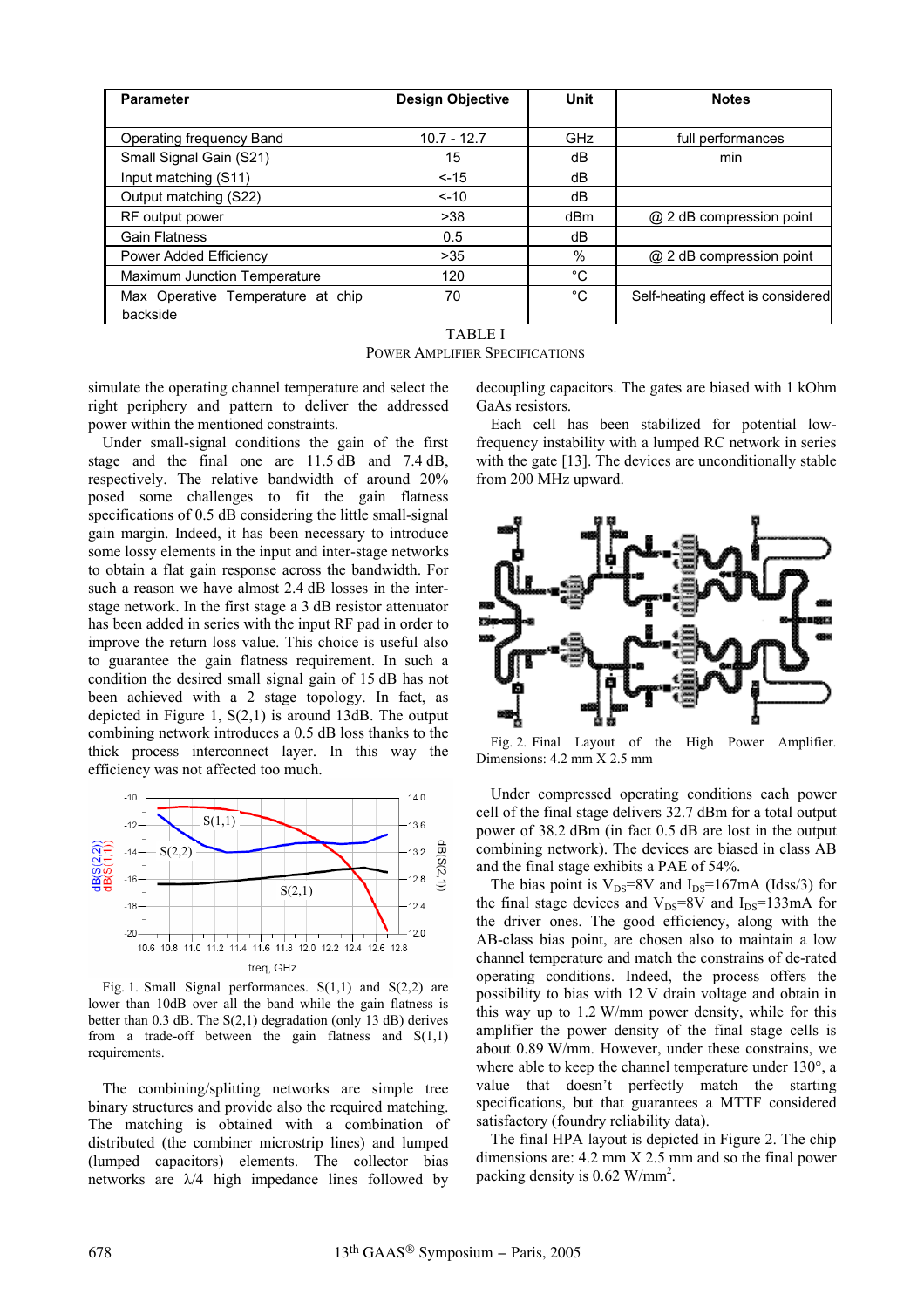In figure 3 the dynamic load line presented at the intrinsic device of each final stage cell is shown superimposed on the pulsed I/V device characteristic. The load line as well as the AB-class bias point have been chosen as a trade off between power, efficiency, channel temperature and de-rated electrical constrains.

In figure 4, the output power and the PAE of the overall amplifier at the frequency of 10.7 GHz, while figure 5 represents the final stage device junction temperatures at three different frequencies as a function of the input power.

In figure 6, the output power and efficiency of the amplifier are plotted as a function of the frequency at 1 dB compression point.



Fig. 3. Dynamic load line to obtain the addressed trade off between power, PAE, channel temperature. Quiescent point is highlighted.



Fig. 4. HPA output power (dBm) and efficiency  $(\%$ ) at 10.7 GHz.



Fig. 5. Junction Temperature of the final stage devices as a function of the input power.



Fig. 6. HPA output power (dBm) and PAE (%) over the bandwidth of interests.

#### IV. 3D THERMAL MODEL

To accurately simulate the thermal behavior of the active device a thermal simulator based on a finite difference solver has been used (Harvard Thermal TAS, [14]). The three dimensional structure of the device has been defined as pictured in figure 7.



Fig. 7. Device structure defined for the implementations of the 3-D thermal model (up): for every layer, physical dimensions and thermal conductivity properties have been defined. Thermal simulation results (down): the refined temperature contours show a large temperature gradient localized in just under the gate area.

All the information about the detailed cross section dimensions have been provided by the foundry. The model takes into account the geometrical dimensions of all the process layers along with their non-isotropic thermal conductivities. The 100µm thick GaAs substrate thermal conductivity is also nonlinearly temperature dependent [15]. Air-bridges, surface metallizations, three different metal layers, T-structure gate material and GaAs substrate are included in the device model.

The model is completed defining also the Au/Sn 25µm thick solder and a 1.6mm thick Cu/W carrier. Once the 3D model is defined, volumetric heat sources are placed under each gate. Each final stage power cell has got 12 fingers with a gate width of 150µm: since each cell delivers 1.86 Watt with 54% PAE, the total dissipated power per cell is 1.19W, hence 0.1W per gate finger.